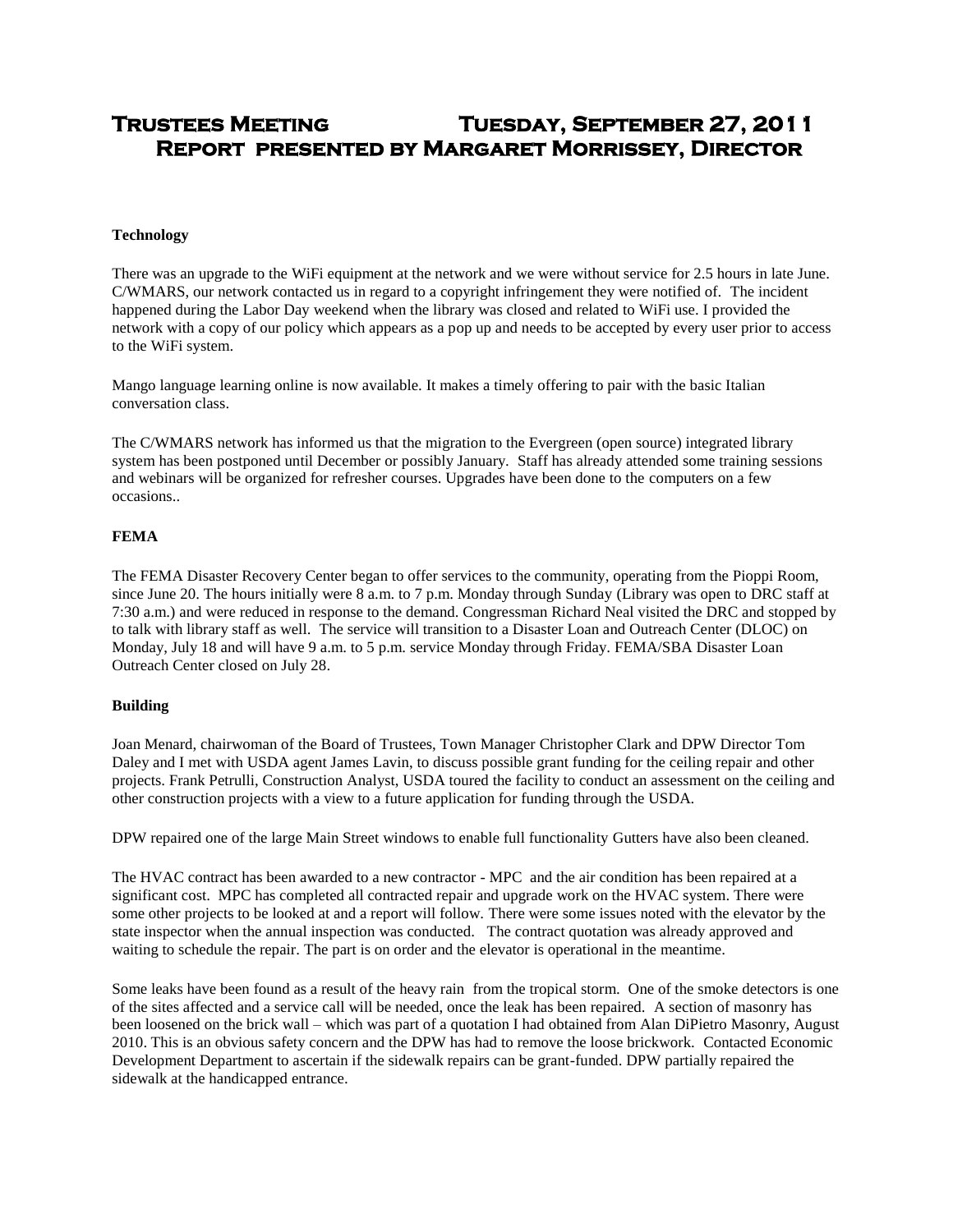Jamie has been on sick leave since July 18 and the DPW provides limited janitorial service daily

#### **Summer Reading**

Summer reading kicked off on Thursday, June 24 with an Ice Cream Social, sponsored by the Friends of the JEL. The first year of participating in a nation-wide summer reading went well and facilitated increased connectivity and promotion. As in previous years, the library worked with the school department to provide copies of the required school summer reading list. Forging this cooperation between departments, allows us to provide an improved service to the community. We look forward to an ongoing rapport. The library endeavors to provide multiple copies of the recommended reading materials either from its own collection or through the interlibrary loan system.

|                                | Children | Teens | Adults |
|--------------------------------|----------|-------|--------|
| Number of participants         | 62       |       | 78     |
| Number of online registrations |          |       | 15     |
| Number of performances         |          | q     | 28     |
| Total Attendance at programs   |          |       | 381    |

# **Library Programs**

The 6<sup>th</sup> Annual Artful Friends fundraiser was deemed a success - all the items were donated and many tickets were sold! Pride in Southbridge lecture was funded by a grant from the CHNA5. Joan Menard presented a basis-level class on Excel. This is the first time the library has offered training in software application and we hope to offer other classes in the future. Most programs presented during the summer reading season were sponsored by grants from the Southbridge Cultural Council. Over sixty kids attended the Debbie O'Carroll's *Small World of Magic* show which received a lot of coverage in the Southbridge Evening News and helped promote the summer programming. Jay Mankita *Songs for a Living Planet* , sponsored by the Southbridge Cultural Council had an audience of 72 people. The concert was held outdoors as it was such a beautiful day. A table-top jig saw puzzle has now been added to the in-library activities and has already attracted had some patrons to sit and fit some of the pieces. This makes a nice pairing with the chess sets we have set up. Children's fall programming is up and running –story hour on Tuesdays, crafts on Wednesdays, theatre on Thursdays and the bilingual story hour on some Fridays.

The media continues to provide strong support for our programming and to help promote the message in the community.

# **Project Bread**

For the first time, JEL participated in Project Bread, the summer food service. This is an ideal community outreach opportunity for the library. Vincent Chenevert, our former custodian has volunteered to staff the service this week with one of the tax abatement personnel. The next week, when the students are back from vacation, the Southern Worcester County Educational Collaborative took over the service. During the semester, the Collaborative works in the stacks, assisting the Circulation Supervisor, for two days each week.

The summer food service is a popular with the kids and we averaged 26 meals daily, with a total of 735 meals served. The federally funded Project Bread grant \$2,000 has been closed out and report submitted.

#### **Service**

Saturday hours resumed on September 10th. JEL is open 9 a.m. to 1 p.m. I met with the Town Manager to review hours of operation, at the request of the Trustees. The library archive attracts researchers from a wide geographic area, for example a genealogy team visited from Montreal and spent two days browsing sections of the collection. Tropical storm Irene caused a power outage and a new group of patrons emerged this week at the library, when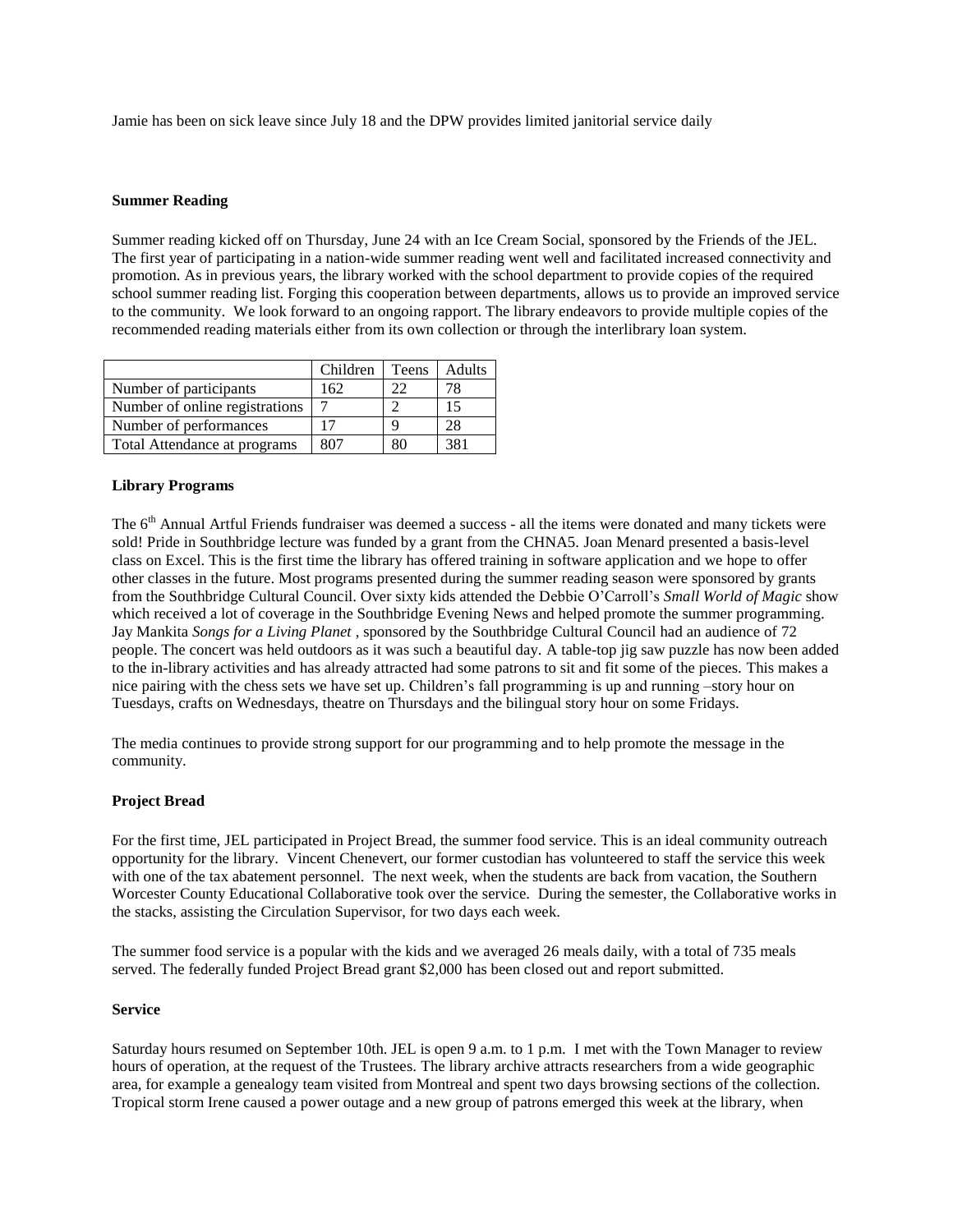members of the business community availed of the WiFi connection, while they waited for their own service to be restored – business people from Brimfield to Woodstock.

#### **Staff**

Attended the clerical/library negotiations. Candidates for the children's librarian position are being invited to interview. There is an opening for a page, since Kellsie Mongeon resigned to go to college. Since school has started, teens are taking a lot of staff's attention with elevated noise levels and rough- housing. Issues continue with the teens and their inappropriate behavior, both inside and outside the building. I have spoken with the Police Chief to request a walk through after school.

# **Meetings**

Area library directors continue to meet on a monthly basis to discuss areas of mutual interest. The town council met in the Pioppi Room on two occasions in August and the meeting was broadcast live from the Pioppi Room. School Department Director of Instruction and Assessment came by to discuss the Kindergarten Parent Camp and to partner with the library on this initiative. The library is one of the drop-off points for the Kindergarten Parent Camp applications and we have a large board promoting the event. School department continue to have meetings and trainings in the Pioppi Room. I have been appointed to the executive board of the Digital Commonwealth – the state-wide digital library. I attended many meetings including the Parent Support Network, Friends of JEL, Literacy Volunteers, and Digital Commonwealth.

# **Outreach**

I attended the Harrington Hospital Art Reception. Attended Parent Support Network quarterly meeting to plan events through 2012. Members of the Board of Trustees staffed the library booth at the community Meet and Greet. I met with a representative from Project Grow to discuss providing instruction and library orientation to the students. The Chairwoman of the board and I attended the ASPIRA award ceremony where I received the Friend of ASPIRA award.

#### **Training**

I attended a day-long training on customer service at Merrimack College. Some staff attended three of the training series offered by the network C/WMARS.

#### **State Aid**

Annual Report Information Study (ARIS) was submitted to the Massachusetts Board of Library Commissioners. Notification has been received that state aid will be paid in two payments again, like last year. The financial report is due October 14.

#### **Safety**

A car parked in the parking lot was hit by an unidentified driver and the police were called to file a report. One of the staff had her pocket book stolen.